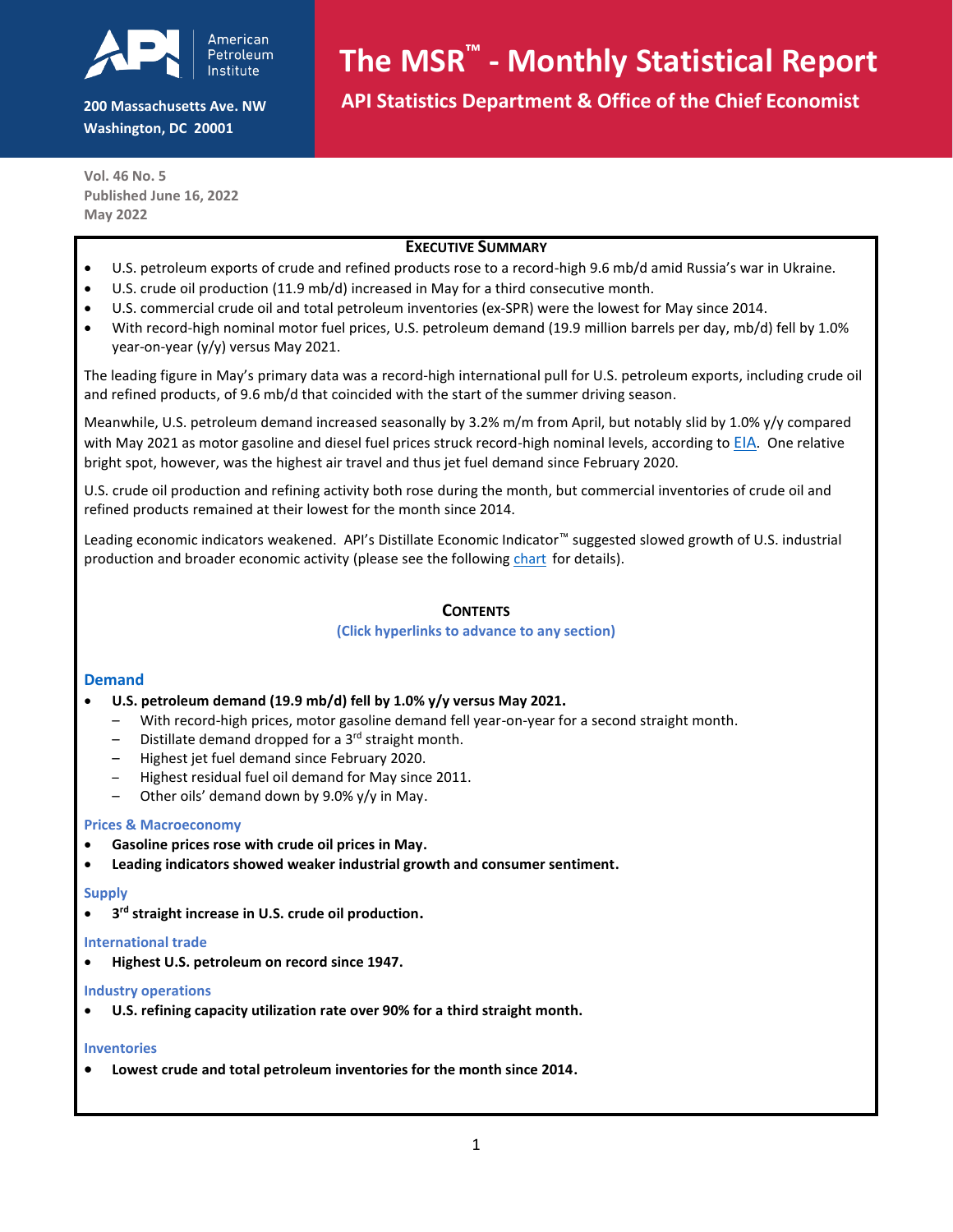# API's Distillate Economic Indicator<sup>™</sup>- May 2022

The Distillate Economic Indicator<sup>m</sup> value of +1.0 for May 2022 and three-month average of +1.1 showed continued but slower growth of U.S. industrial production and broader economic activity



# **Details by section**

#### <span id="page-1-0"></span>*Demand*

**U.S. petroleum demand (19.9 mb/d) fell by 1.0% y/y versus May 2021**



U.S. petroleum demand, as measured by total domestic petroleum deliveries, was 19.9 mb/d in May. This reflected an increase of 3.2% seasonally from April but a decrease of 1.0% y/y compared with May 2021. May 2022 marked a second consecutive month that showed a decrease below the same month in 2021, at the same time as U.S. nominal prices for motor gasoline and diesel fuel struck consecutive monthly record highs pe[r EIA](https://www.eia.gov/dnav/pet/pet_pri_gnd_a_epm0_pte_dpgal_m.htm).

#### *Gasoline*

# **With record-high prices, motor gasoline demand fell year-on-year for a second straight month**

Consumer gasoline demand, measured by motor gasoline deliveries, was 9.0 mb/d in May. This

reflected a seasonal increase of 3.3% from April but was down by 1.3% y/y compared with May 2021. As with total petroleum demand, motor gasoline demand in May also marked a second straight month of year-on-year decreases that coincided with consecutive record-high monthly U.S. nominal gasoline prices.



Deliveries of reformulated-type gasoline (consumed primarily in urban areas) fell by 1.0% y/y to 2.8 mb/d, while those of conventional gasoline (consumed mainly in rural areas) decreased by 1.4% y/y to 6.2 mb/d.

# <span id="page-1-2"></span><span id="page-1-1"></span>*Distillate Fuel Oil*

**Distillate demand dropped for a 3 rd straight month** Distillate deliveries of 3.8 mb/d decreased by 1.0% m/m from April and by 1.4% y/y compared with May 2021.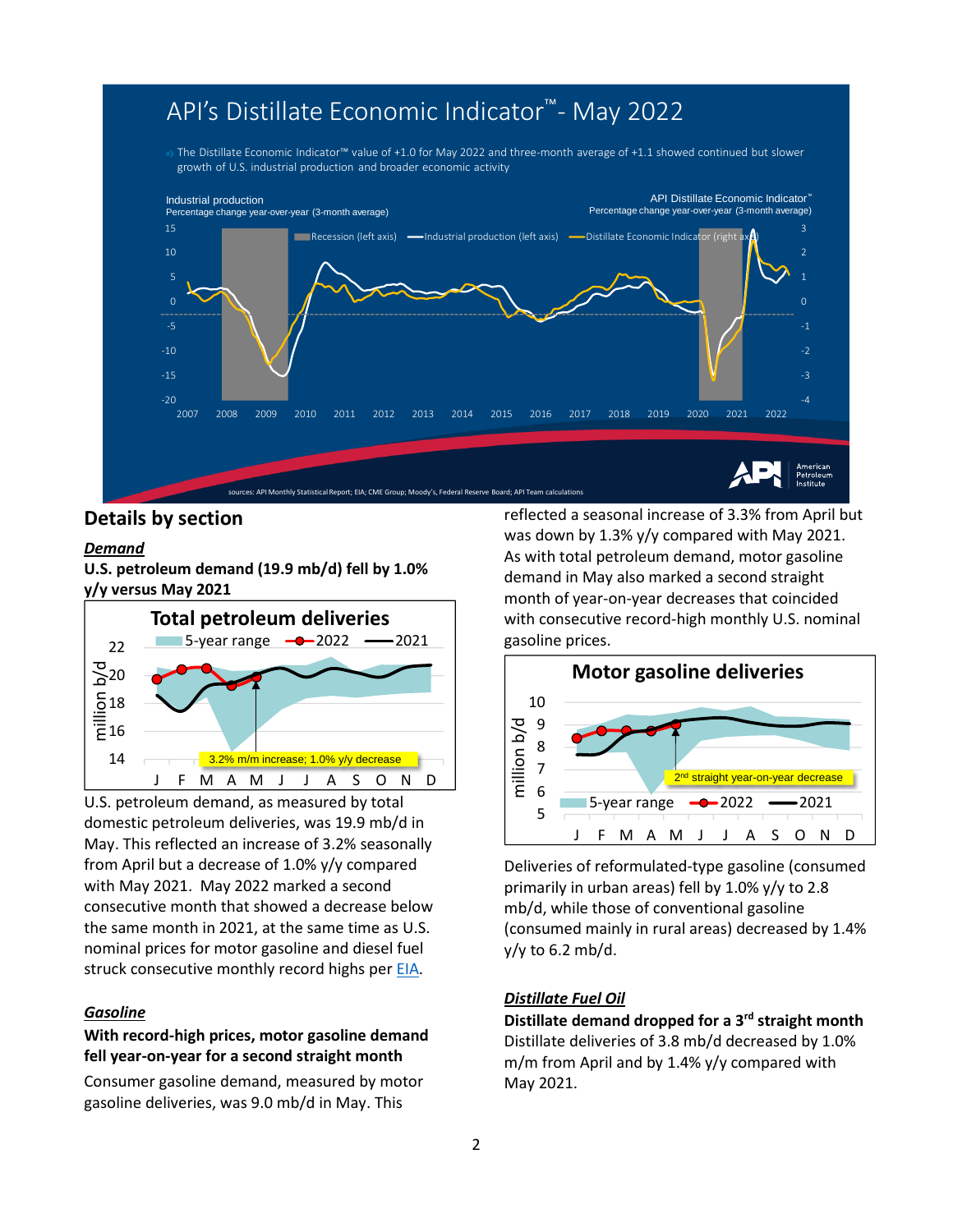

[DAT iQ industry trendlines](https://www.dat.com/industry-trends/trendlines) showed that spot trucks available in May fell by 2.3% m/m, while the number of available spot loads rose by 14% m/m, which was consistent with lower diesel fuel consumption but also suggested that freight cargoes needing movement [picked up](https://www.logisticsmgmt.com/article/top_trucking_executives_say_freight_recession_is_nowhere_in_sight) in May.

### <span id="page-2-0"></span>*Kerosene Jet Fuel*



Kerosene-type jet fuel deliveries of 1.6 mb/d in May rose by 3.3% m/m from April and 21.8% y/y compared with May 2021 to their highest for any month since February 2020.

High-frequency data from [Flightradar24](https://www.flightradar24.com/data/statistics)*<sup>3</sup>* an[d TSA](https://www.tsa.gov/coronavirus/passenger-throughput) showed that the total number of passenger and cargo flights increased by 6.1% m/m, while air passenger volumes rose by 2.5% m/m. The International Air Transport Association (IATA) also reported international air travel [rebounded](https://www.iata.org/en/pressroom/2022-releases/2022-06-09-01/) with a North American passenger load factor at 85.8%.

# <span id="page-2-1"></span>*Residual Fuel Oil*

# **Highest residual fuel oil demand for May since 2011**

Deliveries of residual fuel oil, which is used as a marine bunker fuel and internationally in electric power production, space heating and industrial applications, were 0.4 mb/d in May, which reflected a decrease of 6.5% m/m from April but an increase of 66.4% y/y versus May 2021.



As fuel prices have risen, it appears likely that substitution of distillates for relatively less expensive residual fuel oil continued in May. Global marine shipping markets also remained tight in the wake of Russia's war in Ukraine, with rates having doubled since the end of February per Bloomberg.

# <span id="page-2-2"></span>*Other Oils – Naphtha, Gasoil, Propane & Propylene* **Other oils' demand down by 9.0% y/y in May**



Deliveries of refinery and petrochemical liquid feedstocks – that is, naphtha, gasoil, and propane/propylene ("other oils") – were 4.9 mb/d in May, which was an increase of 0.2% m/m, but a decrease of 9.0% y/y compared with May 2021. The year-on-year drop likely reflected a combination of slower broad economic activity and, with continued emergence from the pandemic, less demand for medical plastics, films, and packaging.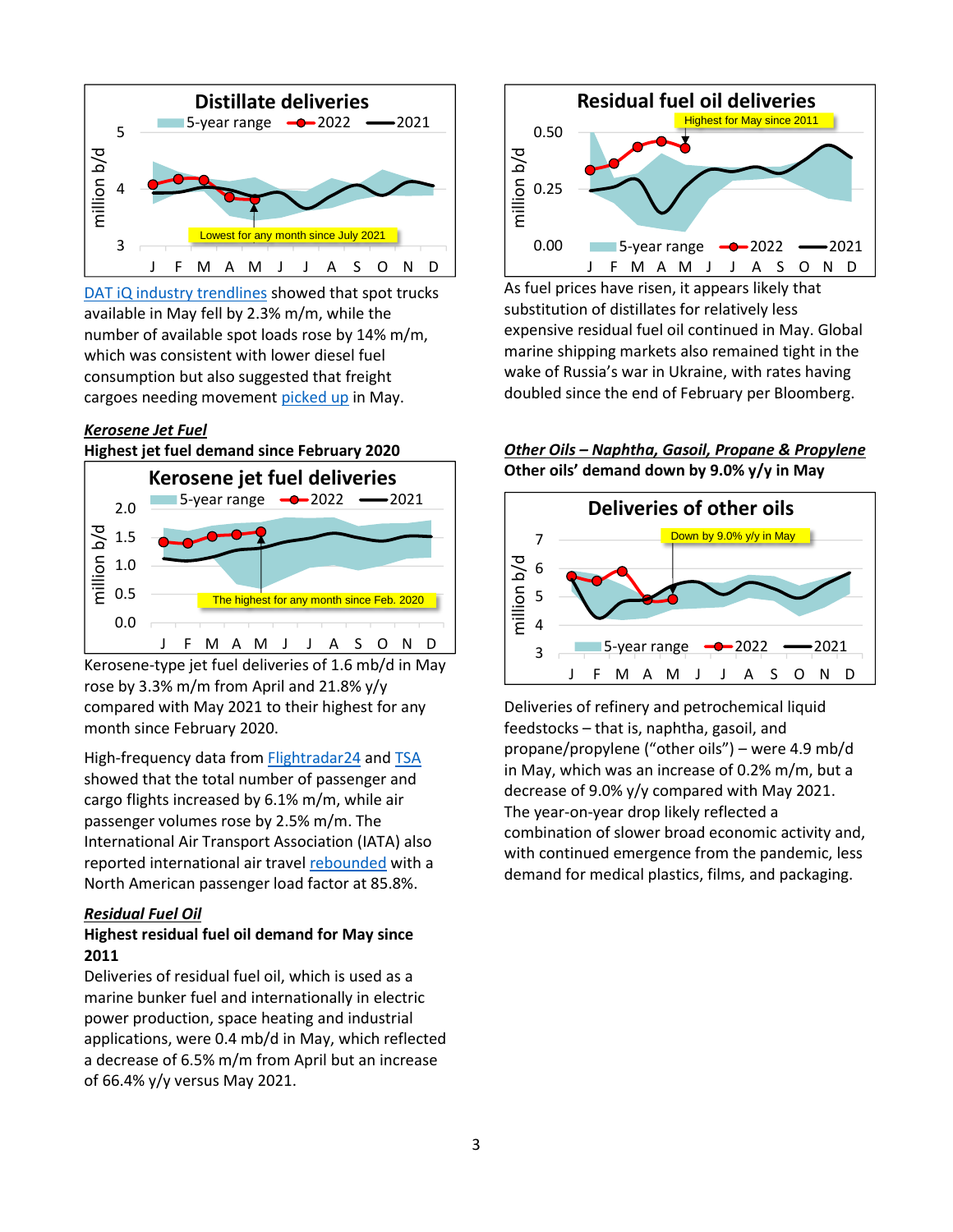#### *Prices*

# <span id="page-3-0"></span>**Gasoline prices rose with crude oil prices in May**



In May, West Texas Intermediate (WTI) crude oil prices decreased by 7.6% m/m to \$109.55 per barrel. Brent crude oil spot prices averaged \$113.34 per barrel and implied a Brent-WTI crude oil price differential of \$3.79 per barrel.

Crude oil remained the top input cost in making gasoline per [EIA.](https://www.eia.gov/petroleum/gasdiesel/) The U.S. average conventional gasoline price was \$4.55 per gallon in May, up by 7.9% m/m from April and 23.7% y/y compared with May 2021 to a record-high nominal level, per [EIA](https://www.eia.gov/dnav/pet/pet_pri_gnd_a_epm0_pte_dpgal_m.htm).

#### <span id="page-3-1"></span>*Macroeconomy*

#### **Leading indicators showed weaker industrial growth and consumer sentiment**

API's Distillate Economic Indicator™, which is based primarily on diesel/distillate supply, demand, and inventories, had a reading of +1.0 in May and a three-month average of +1.1, suggesting that U.S. industrial production and broader economic activity have continued to grow, but at a slowed rate.

The Institute for Supply Management's manufacturing Purchasing Managers Index (*T*[PMI\)](https://www.ismworld.org/supply-management-news-and-reports/reports/ism-report-on-business/) had a reading of 56.1 in May, a 0.7 percentage point increase from April. Index values above 50.0 suggest an expansion in the overall economy, and the manufacturing PMI exceeded that threshold for a 24<sup>th</sup> consecutive month. Within the index, there were monthly increases in the index's measures of new orders, production, inventories, backlog of orders, and new export orders. And there were monthly decreases in the index's measures of employment, prices, imports, supplier deliveries, and customers' inventories. Fifteen manufacturing industries surveyed reported growth in May, with Furniture and Related Products the lone decrease.

The University of Michigan's consumer sentiment [index](http://www.sca.isr.umich.edu/) fell to 50.1 in early May from readings of 58.4 in May and 65.2 in April. The preliminary June reading was reaching the index's lowest recorded value on record since 1952 and was comparable to the low point of the 1980 recession.

#### According to the [Bureau of Labor Statistics \(BLS\),](https://www.bls.gov/)

<span id="page-3-2"></span>the unemployment rate held steady at 3.6% for a third straight month in May. Non-farm payrolls increased by a preliminary estimate of 390,000 m/m, nearly on par with payroll additions in March but still the lowest since April 2021.

#### *Supply*

**3 rd straight increase in U.S. crude oil production**



U.S. crude oil production of 11.9 mb/d in May increased by 0.4% m/m from April and 4.9% y/y compared with May 2021. This remained 1.1 mb/d below the highest U.S. crude oil production, which occurred in November 2019.

[Baker Hughes](https://rigcount.bakerhughes.com/na-rig-count) reported 569 active oil-directed rigs in May, a 3.7% m/m (20 rigs) increase from April but 29.1% less than the 801 rigs that ran in May 2019, which as a benchmark preceded the strongest U.S. crude oil production later that year.

Natural gas-directed drilling rose by 4.5% m/m (6 rigs) to 149 rigs in May at the same time as natural gas futures prices at Henry Hub exceeded \$8.00 per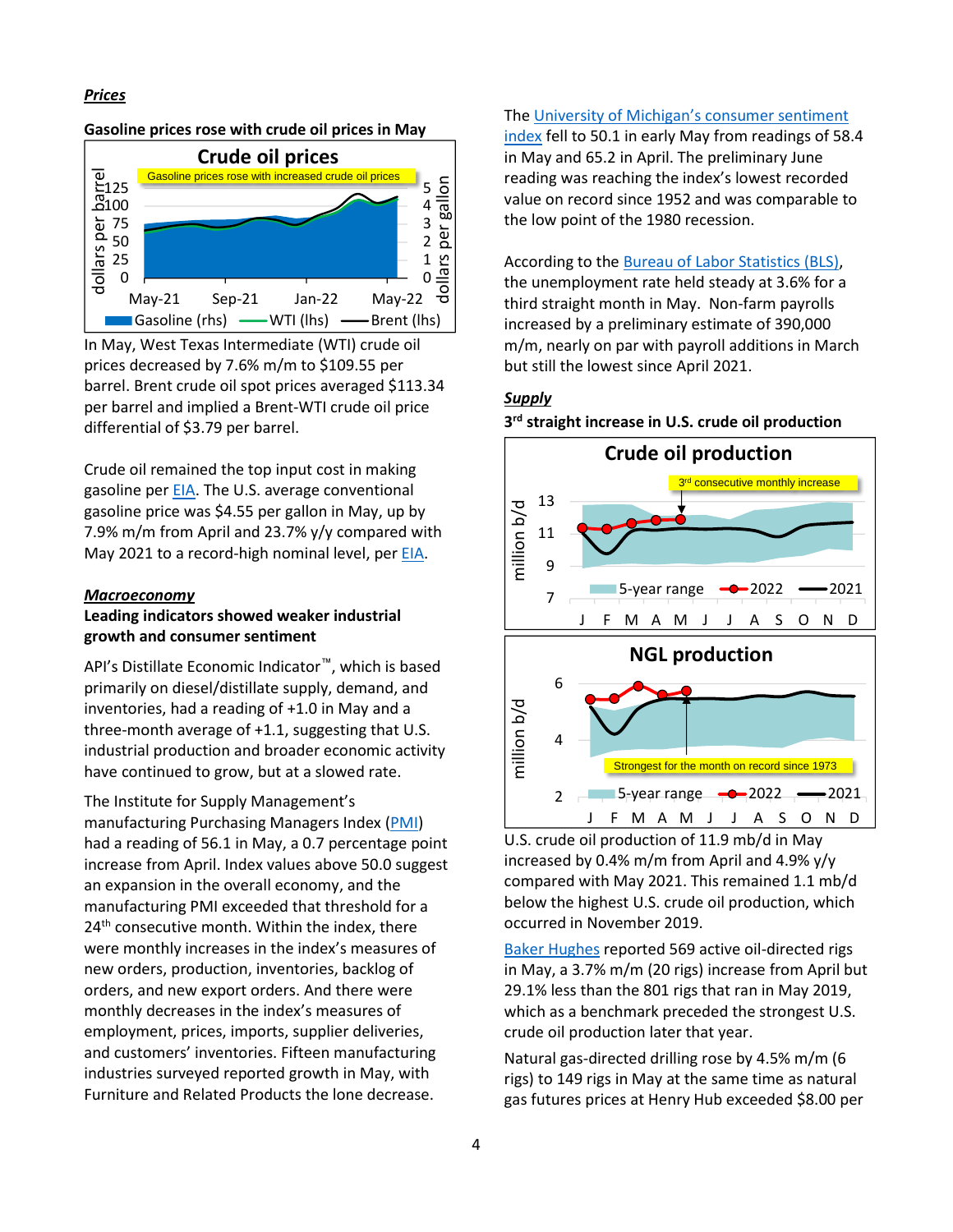million Btu for every delivery month through January. The extraction of natural gas liquids (NGLs) depends to the relative values of ethane, propane, and butane, which historically have tended to correspond with those of crude oil. NGL production rose by 2.5% m/m to 5.7 mb/d, its highest level for the month of May on record since 1973.

#### *International trade*

# **Highest U.S. petroleum on record since 1947**



With Russia's war in Ukraine, U.S. petroleum exports – crude oil and refined products – of 9.6 mb/d in May rose to their highest on record for any month since 1947. Consequently, the U.S. remained a petroleum net exporter of 0.9 mb/d in May. However, this reflected a decrease from record-high net exports of 1.4 mb/d in April, due mainly to increased U.S. crude oil imports.

#### <span id="page-4-1"></span>*Industry operations*

# <span id="page-4-2"></span>**U.S. refining capacity utilization rate over 90% for a third straight month**



<span id="page-4-0"></span>

In May, U.S. refinery throughput, measured by gross inputs into crude distillation units, was 16.5 mb/d and implied a capacity utilization rate of 92.2%. The throughput and capacity utilization rates rose by 2.3% m/m and 2.1% m/m, respectively, from April to their highest levels since June 2021. This also was the third straight month in which U.S. refining capacity utilization exceeded 90%.

# *Inventories*

**Lowest crude and total petroleum inventories for the month since 2014**



U.S. crude oil inventories fell by 0.1% m/m from April and 12.4% y/y vs. May 2021 to 417.5 million barrels, their lowest for the month since 2014. With increased refinery production, total petroleum inventories, including crude oil and refined products (but excluding the Strategic Petroleum Reserve) of 1.16 billion barrels rose by 0.2% m/m from April but were down by 10.8% y/y compared with May 2021, also their lowest for the month since 2014.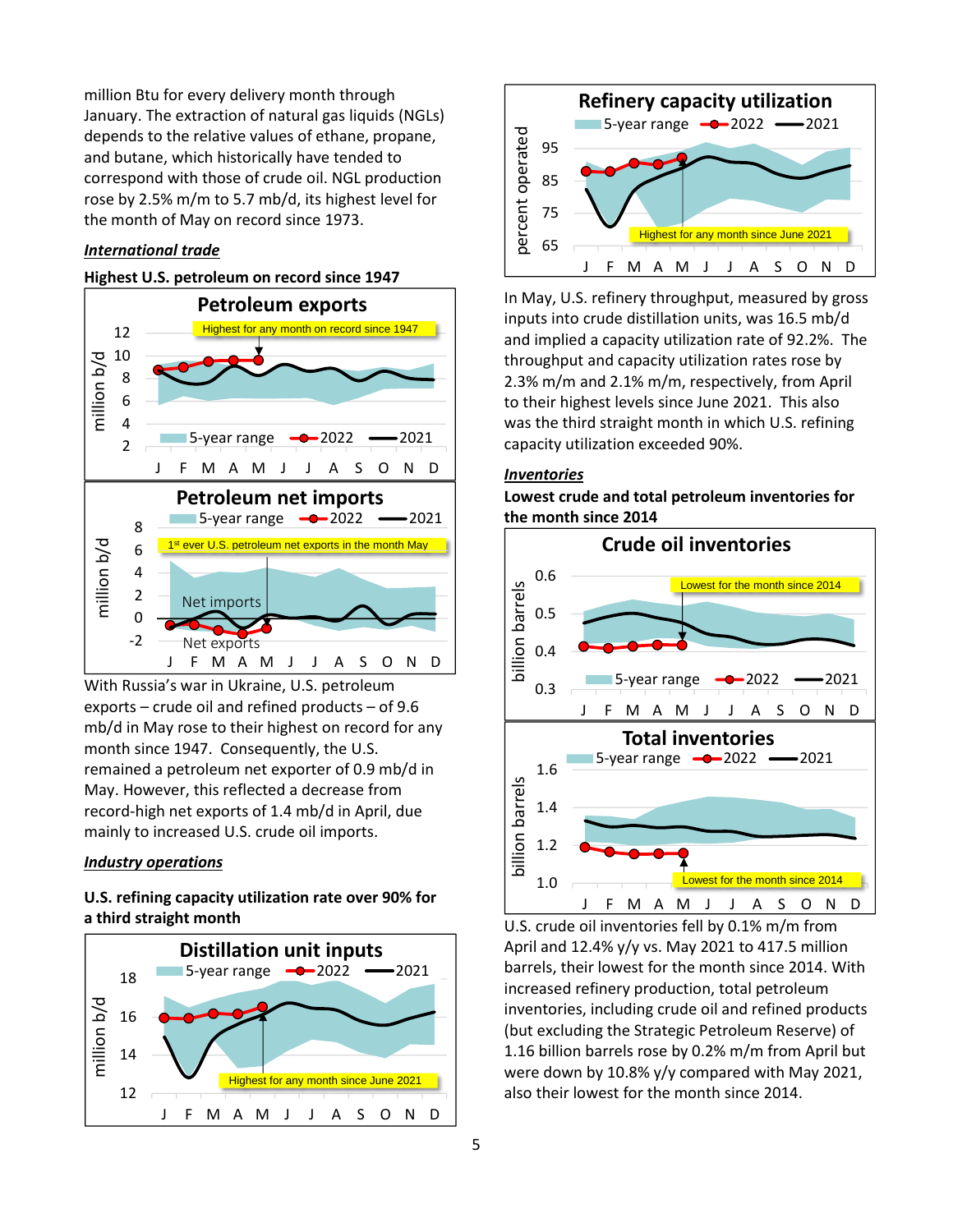|                                         |          | May     | (Daily average in thousands of 42 gallon barreis) | Year-to-Date      |         |                        |  |  |
|-----------------------------------------|----------|---------|---------------------------------------------------|-------------------|---------|------------------------|--|--|
| <b>Disposition and Supply</b>           | $2022^2$ | 2021    | % Change                                          | 2022 <sup>3</sup> | 2021    |                        |  |  |
| <b>Disposition:</b>                     |          |         |                                                   |                   |         | $\overline{\%}$ Change |  |  |
|                                         | 9,017    | 9.137   | (1.3)                                             | 8.636             | 8.393   | 2.9                    |  |  |
|                                         | 2.843    | 2,873   | (1.0)                                             | 2.702             | 2,596   | 4.1                    |  |  |
|                                         | 6.174    | 6,264   | (1.4)                                             | 5.934             | 5.797   | 2.4                    |  |  |
|                                         | 1,605    | 1.318   | 21.8                                              | 1.503             | 1.197   | 25.6                   |  |  |
|                                         | 3,821    | 3,874   | (1.4)                                             | 4,018             | 3,955   | 1.6                    |  |  |
|                                         | 3,813    | 3,869   | (1.4)                                             | 4,001             | 3,934   | 1.7                    |  |  |
|                                         | 3,805    | 3,815   | (0.3)                                             | 3,993             | 3,883   | 2.8                    |  |  |
|                                         | 8        | 5       | 60.0                                              | 16                | 21      | (23.8)                 |  |  |
|                                         | 431      | 259     | 66.4                                              | 405               | 239     | 69.5                   |  |  |
| All other oils (including crude losses) | 4,916    | 5,401   | (9.0)                                             | 5,273             | 5,023   | 5.0                    |  |  |
|                                         | 108      | 105     | na                                                | 133               | 179     | na                     |  |  |
| Total domestic product supplied         | 19,898   | 20.094  | (1.0)                                             | 19.967            | 18,986  | 5.2                    |  |  |
|                                         | 9,624    | 8,270   | 16.4                                              | 9,308             | 8,297   | 12.2                   |  |  |
|                                         | 29,522   | 28,364  | 4.1                                               | 29,275            | 27,283  | 7.3                    |  |  |
| Supply:                                 |          |         |                                                   |                   |         |                        |  |  |
| Domestic liquids production             |          |         |                                                   |                   |         |                        |  |  |
| Crude oil (including condensate)        | 11,892   | 11,334  | 4.9                                               | 11,617            | 10,931  | 6.3                    |  |  |
|                                         | 5,742    | 5,461   | 5.1                                               | 5,638             | 5,099   | 20.0                   |  |  |
|                                         | 1,070    | 1,174   | (8.9)                                             | 1,155             | 1,082   | 6.7                    |  |  |
|                                         | 18,704   | 17,969  | 4.1                                               | 18,410            | 17,113  | 7.6                    |  |  |
| Imports:                                |          |         |                                                   |                   |         |                        |  |  |
| Crude oil (excluding SPR imports)       | 6,416    | 5,828   | 10.1                                              | 6,275             | 5,764   | 8.9                    |  |  |
|                                         | 3,571    | 3,544   | 0.8                                               | 3,804             | 3,662   | 3.9                    |  |  |
|                                         | 2,845    | 2,284   | 24.6                                              | 2,471             | 2,102   | 17.6                   |  |  |
|                                         | 2,337    | 2.742   | (14.8)                                            | 2.143             | 2,382   | (10.0)                 |  |  |
| Total motor gasoline (incl. blend.comp) | 863      | 1,120   | (22.9)                                            | 605               | 841     | (28.1)                 |  |  |
|                                         | 1,474    | 1,622   | (9.1)                                             | 1,538             | 1,542   | (0.2)                  |  |  |
|                                         | 8,753    | 8,569   | 2.1                                               | 8,418             | 8,146   | 3.3                    |  |  |
|                                         | 27,457   | 26,538  | 3.5                                               | 26,828            | 25,259  | 6.2                    |  |  |
|                                         | (2,065)  | (1,826) | na                                                | (2, 447)          | (2,024) | na                     |  |  |
| <b>Refinery Operations:</b>             |          |         |                                                   |                   |         |                        |  |  |
| Input to crude distillation units       | 16,542   | 16,130  | $\overline{2.6}$                                  | 16,185            | 14,911  | 8.5                    |  |  |
| Gasoline production                     | 9,760    | 9,867   | (1.1)                                             | 9,377             | 9,152   | 2.5                    |  |  |
| Kerosene-jet production                 | 1,721    | 1,308   | 31.6                                              | 1,561             | 1,173   | 33.0                   |  |  |
| Distillate fuel production              | 4,962    | 4,746   | 4.6                                               | 4,819             | 4,448   | 8.3                    |  |  |
| Residual fuel production                | 242      | 206     | 17.5                                              | 243               | 194     | 25.2                   |  |  |
|                                         | 17,941   | 18,128  | (1.0)                                             | 17,942            | 18,116  | (1.0)                  |  |  |
|                                         | 92.2%    | 89.0%   | na                                                | 90.2%             | 82.3%   | na                     |  |  |
|                                         | 16,024   | 15,595  | 2.8                                               | 15,667            | 14,443  | 8.5                    |  |  |

#### **ESTIMATED UNITED STATES PETROLEUM BALANCE<sup>1</sup> (Daily average in thousands of 42 gallon barrels)**

1. Total supply, i.e., production plus imports adjusted for net stock change is equal to total disposition from primary storage. Total disposition from primary storage less exports equals total domestic<br>products supplied

**2**. Based on API estimated data converted to a monthly basis.

**3.** Data for most current two months are API estimates. Other data come from U.S. Energy Information Administration (including any adjustments).

**4.** An adjustment to avoid double counting resulting from differences in product classifications among different refineries and blenders.

**5.** Includes unaccounted-for crude oil, withdrawals from the SPR when they occur, processing gain, field production of other hydrocarbons and alcohol, and downstream blending of ethanol.

**6.** Represents "Input to crude oil distillation units" as a percent of "Operable capacity".

**R:** Revised. **na:** Not available.